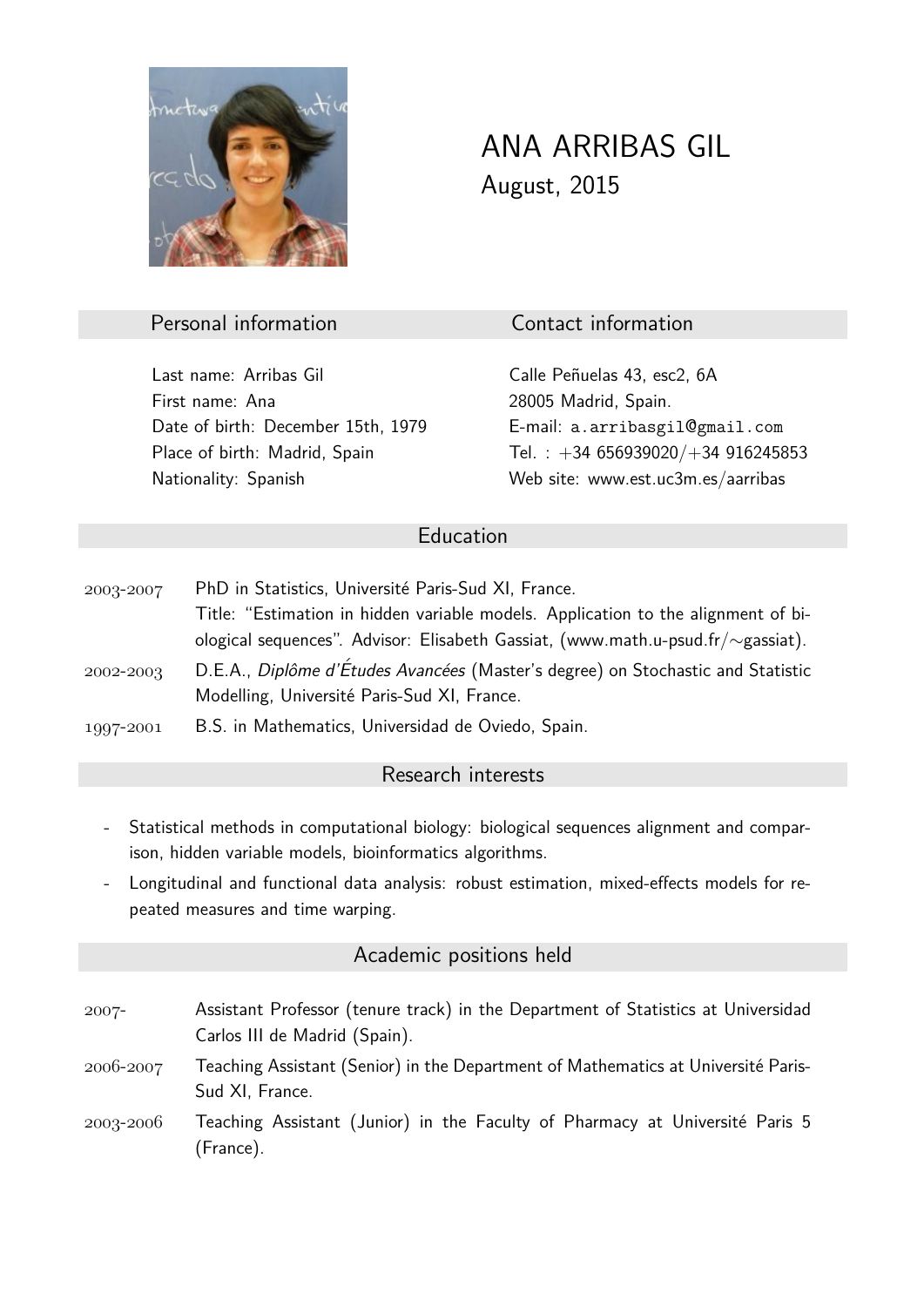## **Publications**

- A. Arribas-Gil and J. Romo. Discussion of "Multivariate Functional Outlier Detection" by M. Hubert, P. Rousseeuw and P. Segaert, Statistical Methods and Applications, (DOI) 10.1007/s10260-015-0328-5, 2015.
- A. Arribas-Gil, R. de la Cruz, E. Lebarbier and C. Meza. Classification of longitudinal data through a semiparametric mixed-effects model based on lasso-type estimators, Biometrics, 71(2), 333-343, 2015.
- A. Arribas-Gil and J. Romo. Shape Outlier Detection and Visualization for Functional Data: the Outliergram, Biostatistics, 15(4), 603–619, 2014.
- I. Albarrán, P. Alonso, A. Arribas-Gil and A. Grané. Can Personal Dependency Paths Help to Estimate Life Expectancy Free of Dependency? In Mathematical and Statistical Methods for Actuarial Sciences and Finance, p. 1-5, Cira Perna and Marilena Sibillo (Eds.), ISBN 978-3-319-05014-0, Springer, 2014.
- A. Arribas-Gil and H-G- Müller. Pairwise dynamic time warping for event data, Computational Statistics and Data Analysis, 69, 255–268, 2014.
- A. Arribas-Gil, K. Bertin, C. Meza and V. Rivoirard. Lasso-type estimators for semiparametric nonlinear mixed-effects models estimation, Statistics and Computing, 24(3), 443–460, 2014.
- A. Arribas-Gil and C. Matias. A context dependent pair hidden Markov model for statistical alignment, Statistical Applications in Genetics and Molecular Biology, 11(1), Article 5, 2012.
- A. Arribas-Gil and J. Romo. Robust depth-based estimation in the time warping model. Biostatistics, 13(3): 398–414, 2012.
- A. Arribas-Gil. Parameter estimation in multiple-hidden i.i.d. models from biological multiple alignment. Statistical Applications in Genetics and Molecular Biology, 9(1), Article 10, 2010.
- A. Arribas-Gil, D. Metzler and J.-L. Plouhinec. Statistical alignment with a sequence evolution model allowing rate heterogeneity along the sequence. IEEE/ACM Transactions on Computational Biology and Bioinformatics, 6(2), 281–295, 2009.
- A. Arribas-Gil, E. Gassiat and C. Matias. Parameter estimation in pair hidden Markov models. Scandinavian Journal of Statistics, 33(4), 651–671, 2006.

## Working papers

- R. de la Cruz, C. Meza, A. Arribas-Gil and R. J. Carroll. Bayesian Regression Analysis of Data with Random Effects Covariates from Nonlinear Longitudinal Measurements, http: //arxiv.org/abs/1310.8176, 2013.
- 1. Albarrán, P. Alonso and A. Arribas-Gil. Dependency evolution in Spanish disabled population: a functional data analysis approach. UC3M Working papers, Statistics and Econometrics, 13-03, http://hdl.handle.net/10016/16239, 2013.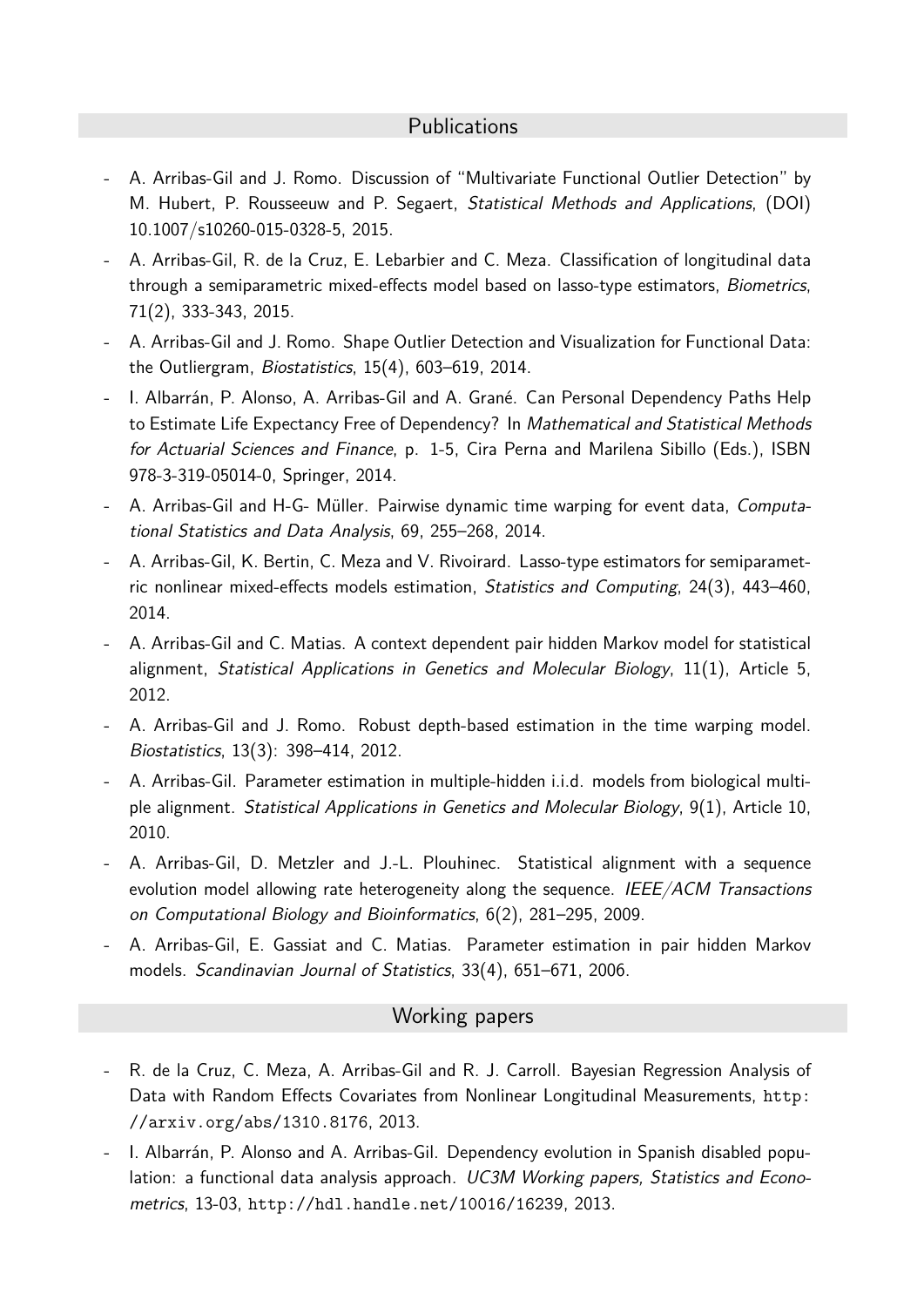#### Teaching experience

Assistant professor at Universidad Carlos III de Madrid, Spain:

- M.A. in Quantitative Methods for the Actuarial Sector: Simulation (2015).
- B.A. in Statistics: Elementary Statistical Theory II (2014-2015), Exploratory Data Analysis (2012), Time Series (2009).
- B.A. in Business Administration, B.A. in Economics: Introduction to Statistics (2008-2009), Statistics I (2008-2014), Statistics II (2010-2011), Statistics III (2007).
- Statistics III: B.A. in Business Administration, Universidad Carlos III de Madrid (Spain), 2007.

Teaching assistant at Université Paris-Sud and Université Paris 5, France:

- M.S. in Bioinformatics and Biostatistics: Statistical Modelling (2006).
- M.S. in Mathematical Engineering: Time Series I (2006), Time Series II (2006).
- B.S. in Pharmacy: Mathematics I (2003-2006).

Invited talks at conferences and seminars (from 2010)

- $dec. 2014$  7th International Conference of the ERCIM Working Group on Computing & Statistics, ERCIM 2014, Pisa, Italy. "Two dimensional representation of functional data for outlier detection".
- jun.  $2014$  2nd Conference of the International Society for Nonparametric Statistics, Cádiz, Spain. "Visualization of shape outliers in functional data samples".
- $jan. 2014$  Seminar of the Laboratoire 'Statistique et Génome', CNRS-INRA, Évry, France. "Multiple alignment of curves through pairwise dynamic time-warping".
- $nov. 2013$  Seminar of the Department of Statistics, North Carolina State University, Raleigh, USA. "Shape Outlier Detection and Visualization for Functional Data".
- june  $2013$  Seminar of Statistics, Institut de Mathématiques de Toulouse, Toulouse, France. "Time-warping and robustness in functional data analysis".
- dec.  $2012$  5th International Conference of the ERCIM Working Group on Computing & Statistics, Oviedo, Spain. "Analysis of dependency evolution in Spanish disabled population through functional data".
- june 2012 1st Conference of the International Society for Nonparametric Statistics, Chalkidiki, Greece. "Pairwise dynamic time warping for event data".
- sept. 2011 Congreso de Jóvenes Investigadores de la Real Sociedad Matemática Española, Soria, Spain. "A context dependent pair hidden Markov model for statistical alignment".
- $m$ ay  $2011$  Seminar of the Department of Statistics, University of California, Davis, USA. "Robust depth-based estimation in the time-warping model".
- jul. 2010 5th International Workshop on Applied Probability, Colmenarejo, Spain. "Parameter estimation en multiple hidden i.i.d. models from biological multiple alignment".